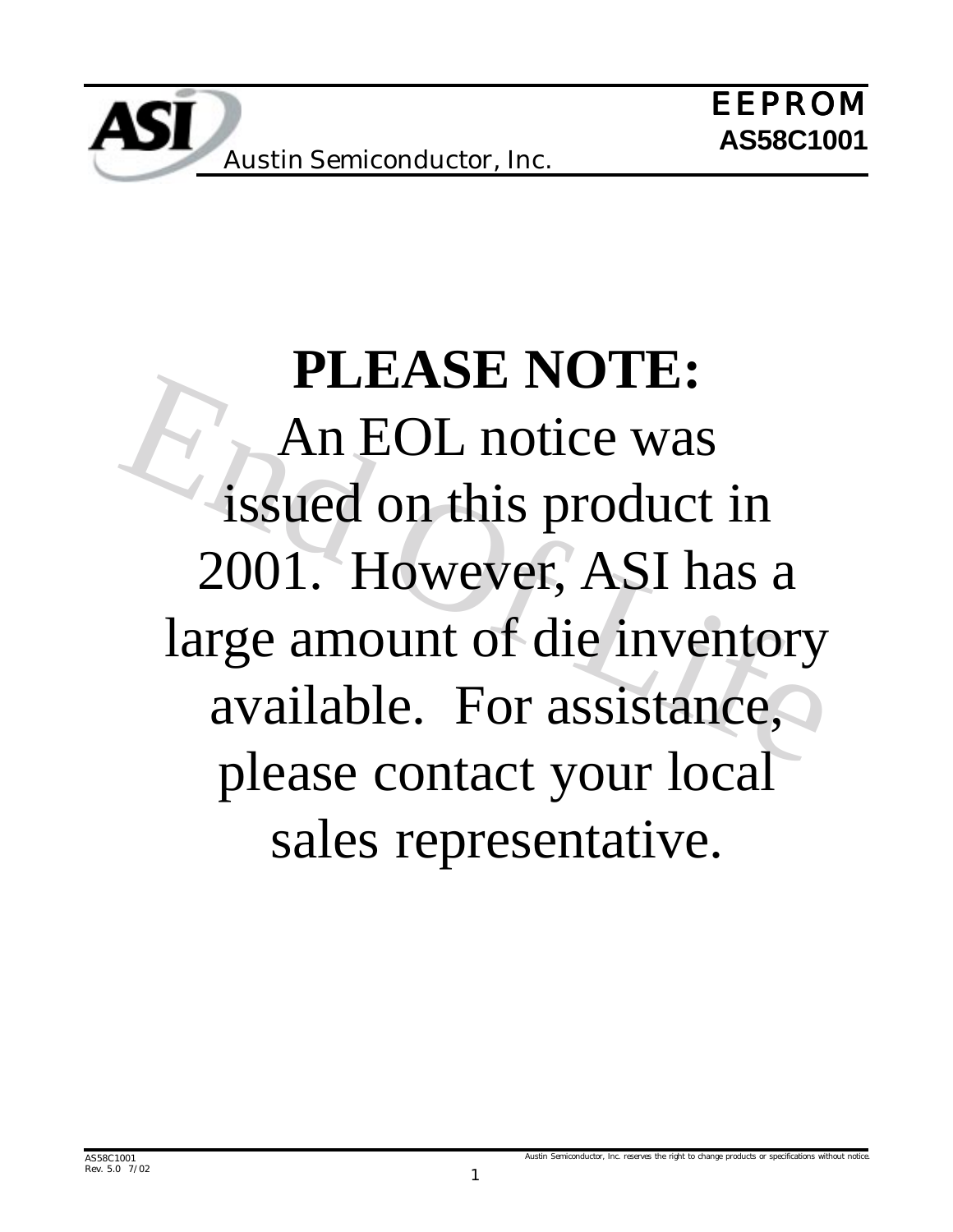

**128K x 8 EEPROM**

# EEPROM

#### the Retarbion: 10 Years and 250ns<br>
in Retarbion active current (20mW/MHz (TYP)),<br>
May power dissipation, active current (20mW/MHz (TYP)),<br>
May power clings (10,000 cycles in a page mode)<br>
and a Pole in the Spin and Ready/ EEPROM Memory **AVAILABLE AS MILITARY SPECIFICATIONS** • SMD 5962-38267  $\bullet$  MIL-STD-883 **FEATURES**  $\bullet$  High speed: 150, 200, and 250ns • Data Retention: 10 Years ! Low power dissipation, active current (20mW/MHz (TYP)), standby current (100µW(MAX))  $\bullet$  Single +5V (+10%) power supply • Data Polling and Ready/Busy Signals • Erase/Write Endurance (10,000 cycles in a page mode) • Software Data protection Algorithm • Data Protection Circuitry during power on/off ! Hardware Data Protection with RES pin • Automatic Programming: Automatic Page Write: 10ms (MAX) 128 Byte page size **OPTIONS MARKINGS**  $\bullet$  Timing 150ns access -15  $200ns$  access  $-20$  $250ns access$   $-25$ • Packages Ceramic LCC ECA No. 208 Ceramic Flat Pack F No. 306 Radiation Shielded Ceramic FP\* SF No. 305 Ceramic SOJ DCJ No. 508 Plastic SOP DG • Operating Temperature Ranges -Military (-55 $\rm ^{\circ}C$  to +125 $\rm ^{\circ}$ C) XT -Industrial (-40 $\degree$ C to +85 $\degree$ C) IT  $\overline{R}$

*\****NOTE:** *Package lid is connected to ground (Vss).*

### **GENERAL DESCRIPTION**

 The Austin Semiconductor, Inc. AS58C1001 is a 1 Megabit CMOS Electrically Erasable Programmable Read Only Memory (EEPROM) organized as 131, 072 x 8 bits. The AS58C1001 is capable or in system electrical Byte and Page reprogrammability.

 The AS58C1001 achieves high speed access, low power consumption, and a high level of reliability by employing advanced MNOS memory technology and CMOS process and circuitry technology and CMOS process and circuitry technology.

 This device has a 128-Byte Page Programming function to make its erase and write operations faster. The AS58C1001 features Data Polling and a Ready/Busy signal to indicate completion of erase and programming operations.

#### **32-Pin CFP (F & SF), 32-Pin CSOJ (DCJ), 32-Pin SOP (DG)**

| DY/BUSY          | 1  | 32 | Vcc              |
|------------------|----|----|------------------|
| A16              | 2  | 31 | A15              |
| A14              | 3  | 30 | <b>RES\</b>      |
| A12              | 4  | 29 | WE               |
| A7               | 5  | 28 | A13              |
| A6               | 6  | 27 | A8               |
| A <sub>5</sub>   | 7  | 26 | A <sub>9</sub>   |
| A <sub>4</sub>   | 8  | 25 | A11              |
| A <sub>3</sub>   | 9  | 24 | OE\              |
| A <sub>2</sub>   | 10 | 23 | A10              |
| A <sub>1</sub>   | 11 | 22 | CE               |
| A <sub>0</sub>   | 12 | 21 | $I/O$ 7          |
| $I/O$ 0          | 13 | 20 | I/O <sub>6</sub> |
| I/O <sub>1</sub> | 14 | 19 | $I/O$ 5          |
| $I/O$ 2          | 15 | 18 | $I/O$ 4          |
| Vss              | 16 | 17 | $I/O$ 3          |
|                  |    |    |                  |



 This EEPROM provides several levels of data protection. Hardware data protection is provided with the RES pin, in addition to noise protection on the WE signal and write inhibit during power on and off. Software data protection is implemented using JEDEC Optional Standard algorithm.

 The AS58C1001 is designed for high reliability in the most demanding applications. Data retention is specified for 10 years and erase/write endurance is guaranteed to a minimum of 10,000 cycles in the Page Mode.

> For more products and information please visit our web site at *www.austinsemiconductor.com*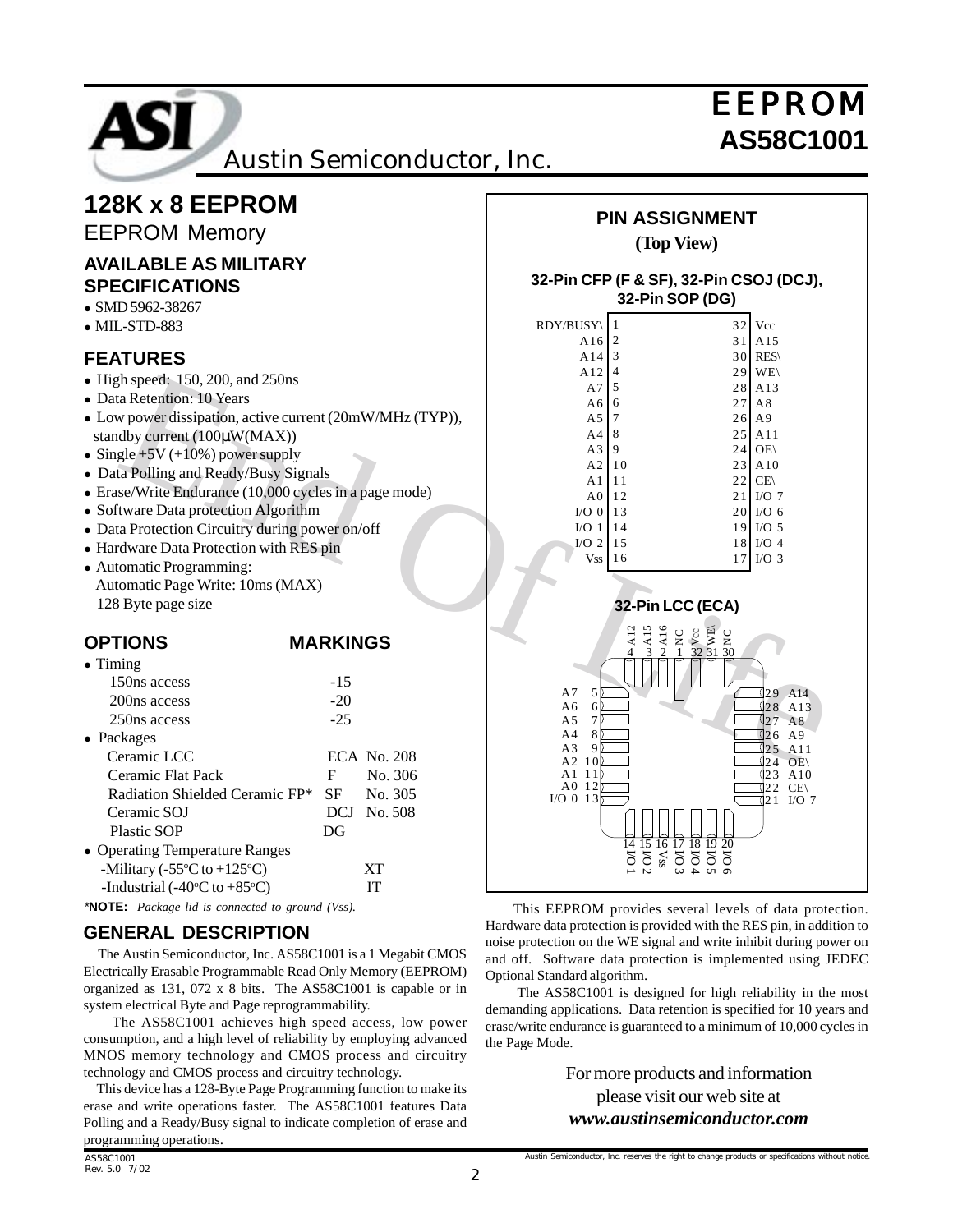# **FUNCTIONAL BLOCK DIAGRAM**



### **MODE SELECTION**

| <b>MODE</b>                   | <b>CE\</b>      | <b>OE\</b>      | <b>WE\</b>      | <b>RES\</b> | <b>RDY/BUSY\</b> | I/O                |
|-------------------------------|-----------------|-----------------|-----------------|-------------|------------------|--------------------|
| <b>READ</b>                   | $V_{IL}$        | $V_{IL}$        | $V_{\text{IH}}$ | $V_H$       | High-Z           | $D_{\text{OUT}}$   |
| <b>STANDBY</b>                | V <sub>IH</sub> | X               | X               | X           | High-Z           | High-Z             |
| <b>WRITE</b>                  | $V_{IL}$        | $V_{\sf IH}$    | $V_{IL}$        | $V_H$       | High-Z           | $D_{IN}$           |
| <b>DESELECT</b>               | $V_{IL}$        | V <sub>IH</sub> | $V_{\text{IH}}$ | $V_H$       | High-Z           | High-Z             |
| <b>WRITE</b>                  | X               | X               | V <sub>IH</sub> | X           |                  |                    |
| <b>INHIBIT</b>                | X               | $V_{IL}$        | X               | X           |                  |                    |
| <b>DATA</b><br><b>POLLING</b> | $V_{IL}$        | $V_{IL}$        | $V_{\text{IH}}$ | $V_H$       | $V_{OL}$         | Data Out<br>(I/O7) |
| <b>PROGRAM</b>                | X               | X               | X               | $V_{IL}$    | High-Z           | High-Z             |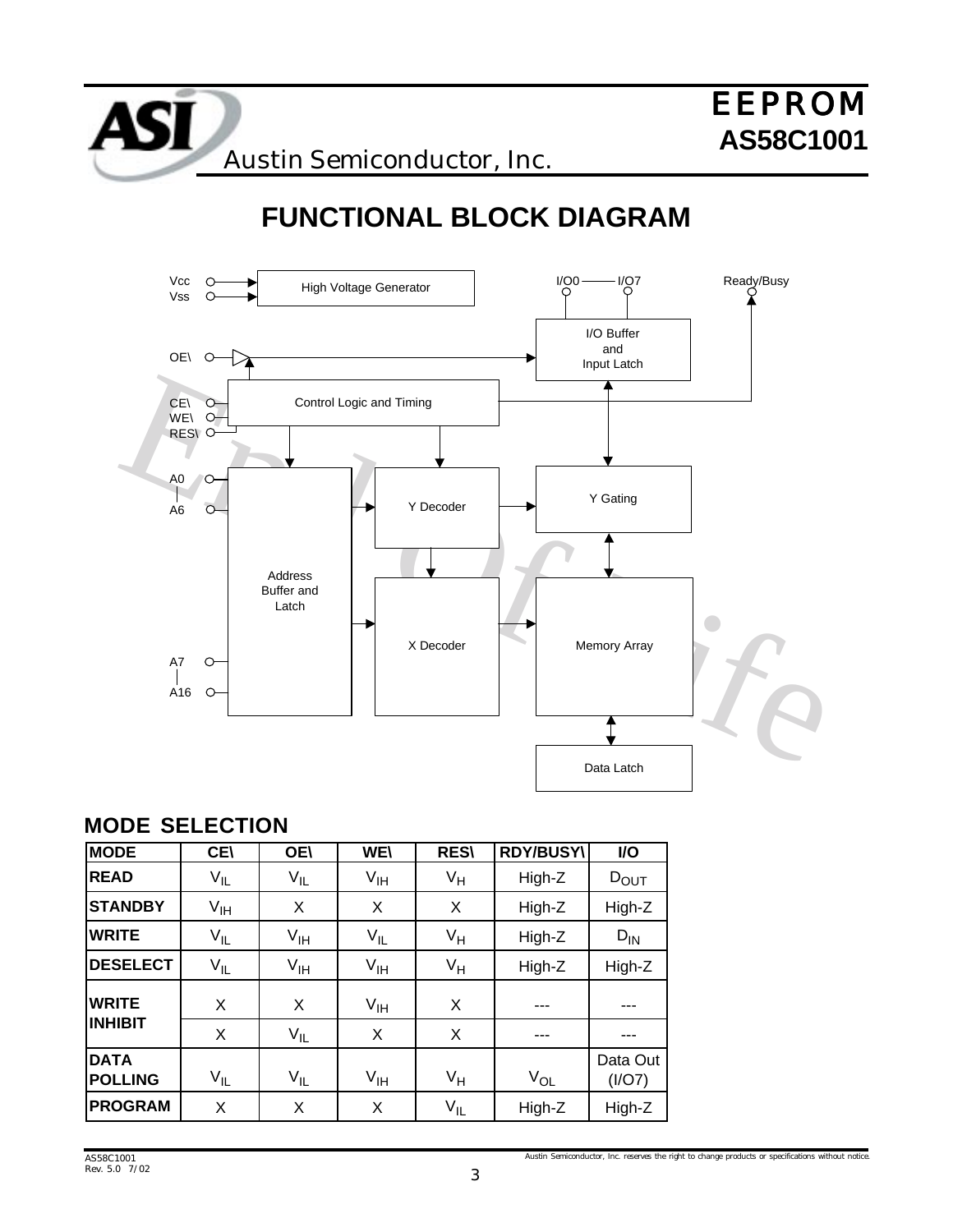**AS58C1001** Austin Semiconductor, Inc.

#### **FUNCTIONAL DESCRIPTION**

#### **AUTOMATIC PAGE WRITE**

The Page Write feature allows 1 to 128 Bytes of data to be written into the EEPROM in a single cycle and allows the undefined data within 128 Bytes to be written corresponding to the undefined address  $(A_0$  to  $A_6)$ . Loading the first Byte of data, the data load window of 30µs opens for the second. In the same manner each additional Byte of data can be loaded within 30µs. In case CE\ and WE\ are kept high for 100µs after data input, the EEPROM enters erase and write automatically and only the input data can be written into the EEPROM. In Page mode the data can be written and accessed  $10^4$  times per page, and in Byte mode  $10^3$  times per Byte.

#### **DATA\ POLLING**

Data\ Polling allows the status of the EEPROM to be determined. If the EEPROM is set to Read mode during a Write cycle, and inversion of the last Byte of data to be loaded outputs from I/O, to indicate that the EEPROM is performing a Write operation.

#### **WRITE PROTECTION**

- (1) Noise protection: Noise on a write cycle will not act as a trigger with a WE\ pulse of less than 20ns.
- (2) Write inhibit: Holding OE\ low, WE\ high or CE\ high, inhibits a write cycle during power on/off.

#### **WE\ AND CE\ PIN OPERATION**

During a write cycle, addresses are latched by the falling edge of WE\ or CE\, and data is latched by the rising edge of WE\ or CE\.

#### **WRITE/ERASE ENDURANCE AND DATA RETENTION**

The endurance with page programming is  $10^4$  cycles (1%) cumulative failure rate) and the data retention time is more than 10 years when a device is programmed less than  $10<sup>4</sup>$  cycles.

#### **DATA PROTECTION**

To protect the data during operation and power on/off, the AS58C1001 has:

1. Data protection against Noise on Control Pins (CE\, OE\, WE\) during Operation. During readout or standby, noise on the control pins may act as a trigger and turn the EEPROM to programming mode by mistake. To prevent this phenomenon, the AS58C1001 has a noise cancellation function that cuts noise if its width is 20ns or less in programming mode. Be careful not to allow noise of a width of more than 20ns on the control pins.

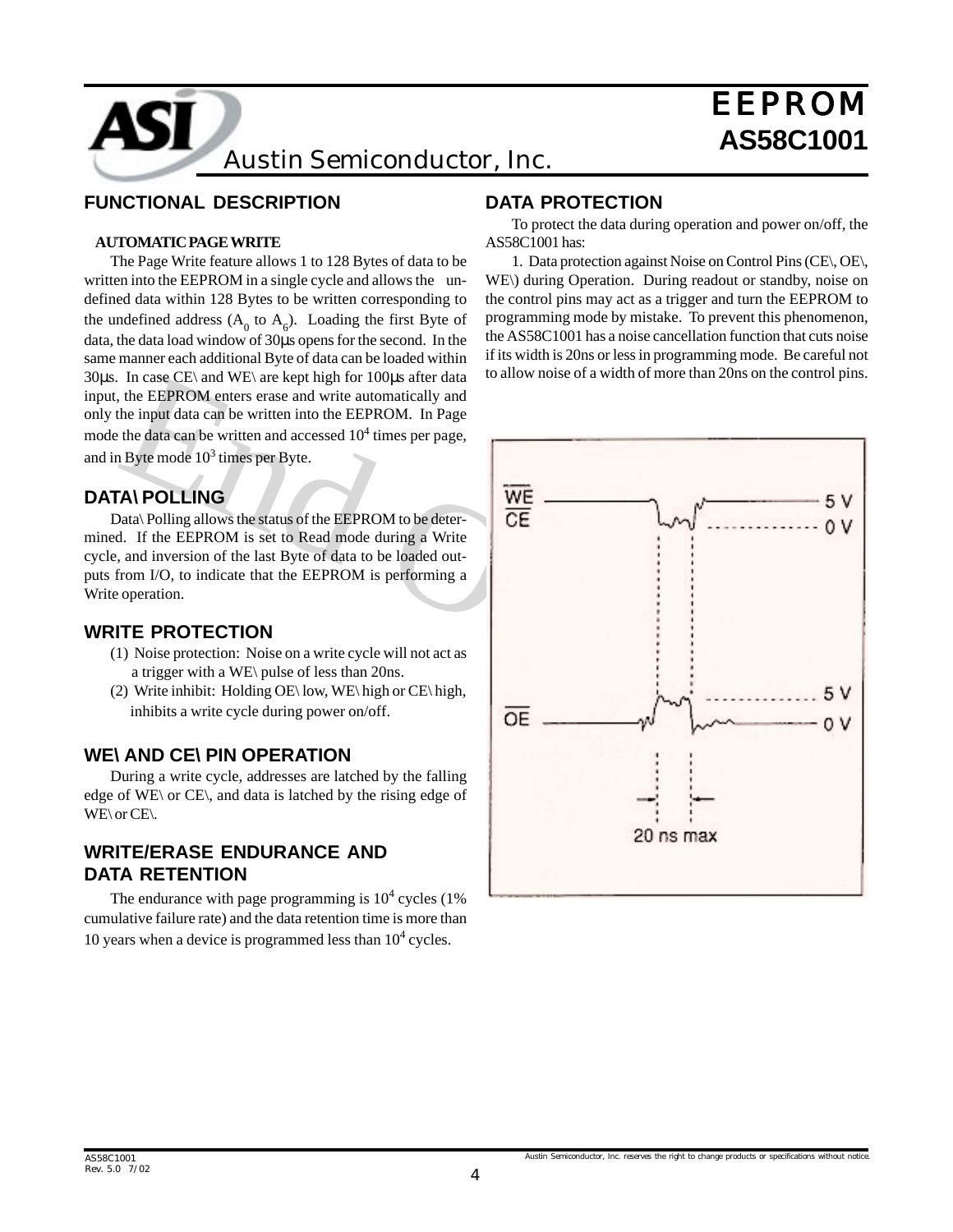**AS58C1001** Austin Semiconductor, Inc.



#### **FUNCTIONAL DESCRIPTION (continued)**

#### **DATA PROTECTION (continued)**

2. Data protection at Vcc on/off.

 When RES\ is low, the EEPROM cannot be erased and programmed. Therefore, data can be protected by keeping RES\ low when Vcc is switched. RES\ should be high during programming because it does not provide a latch function. When Vcc is turned on or off, noise on the control pins generated by external circuits (CPU, etc.) may turn the EEPROM to programming mode by mistake. To prevent this unintentional programming, the EEPROM must be kept in an unprogrammable, standby or readout state by using a CPU reset signal to RES\ pin.

 In addition, when RES\ is kept high at Vcc on/off timing, the input level of control pins (CE\, OE\, WE\) must be held as CE\=Vcc or OE\=LOW or WE\=Vcc level.

#### 3. Software Data Protection

 To protect against unintentional programming caused by noise generated by external circuits, AS58C1001 has a Software data protection function. To initate Software data protection mode, 3 bytes of data must be input, followed by a dummy write cycle of any address and any data byte. This exact sequence switches the device into protection mode.



The Software data protection mode can be cancelled by inputting the following 6 Bytes. This changes the AS58C1001 to the Non-Protection mode, for normal operation.

| <b>Address</b> | Data |
|----------------|------|
| 5555           | AA   |
|                |      |
| 2AAA           | 55   |
|                |      |
| 5555           | 80   |
|                |      |
| 5555           | ΑA   |
|                |      |
| 2AAA           | 55   |
|                |      |
| 5555           |      |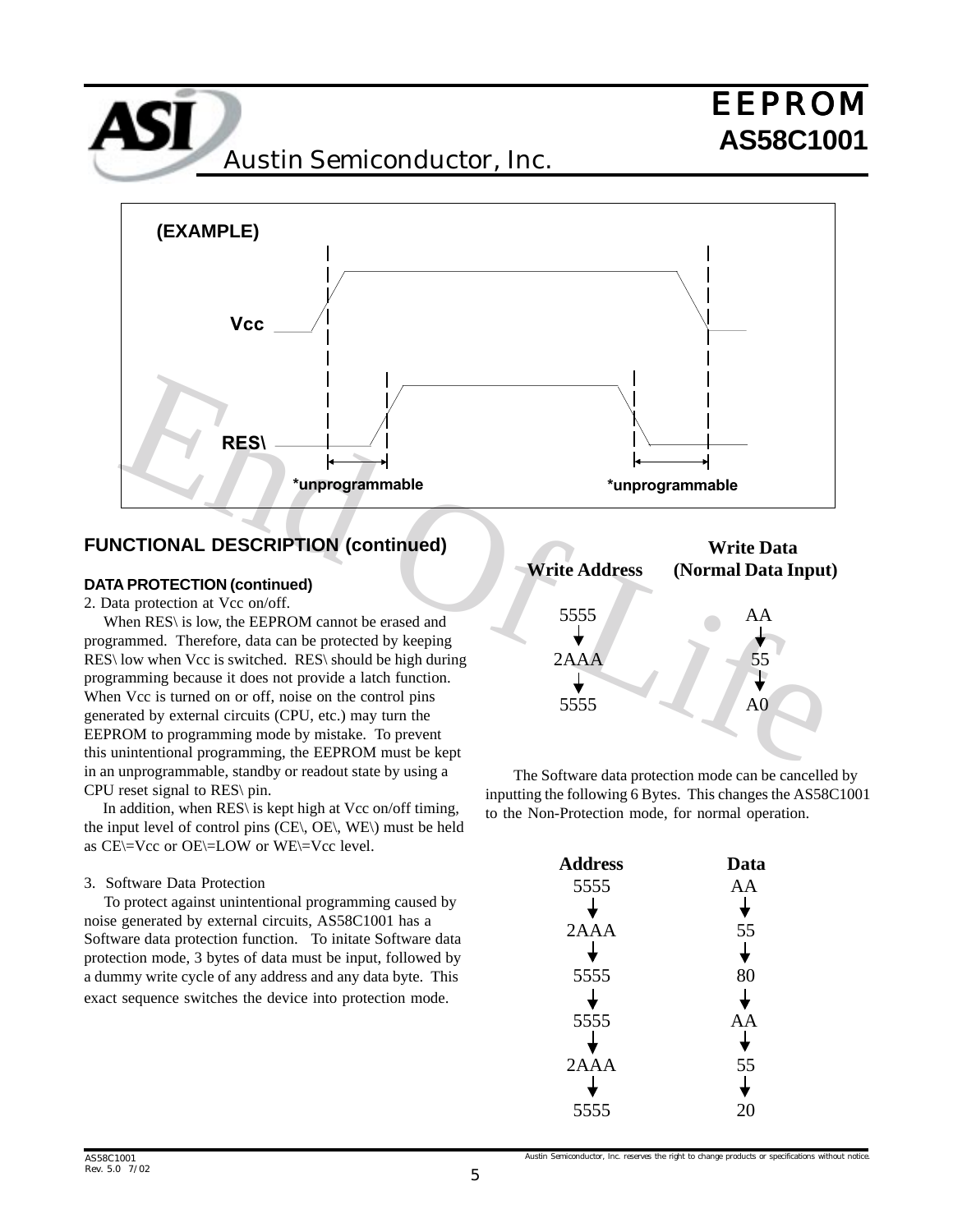

# **AS58C1001** Austin Semiconductor, Inc.

#### **ABSOLUTE MAXIMUM RATINGS\***

\*Stresses greater than those listed under "Absolute Maximum Ratings" may cause permanent damage to the device. This is a stress rating only and functional operation of the device at these or any other conditions above those indicated in the operation section of this specification is not implied. Exposure to absolute maximum rating conditions for extended periods may affect reliability.

\*\* Junction temperature depends upon package type, cycle time, loading, ambient temperature and airflow.

# **ELECTRICAL CHARACTERISTICS AND RECOMMENDED DC OPERATING CONDITIONS**  $(-55^{\circ}C < T_{A} < 125^{\circ}C;$  Vcc = 5V +10%)

| <b>PARAMETER</b>                         | <b>CONDITION</b>                                  | <b>SYMBOL</b> | <b>MIN</b> | <b>MAX</b>      | <b>UNITS</b> | <b>NOTES</b> |
|------------------------------------------|---------------------------------------------------|---------------|------------|-----------------|--------------|--------------|
| Input High (Logic 1) Voltage             |                                                   | $V_{\rm IH}$  | 2.2        | $V_{CC}$ + 0.3V |              |              |
| Input Low (Logic 0) Voltage <sup>3</sup> |                                                   |               | $-0.3$     | 0.8             |              |              |
| Input Voltage (RES\ Pin)                 |                                                   | Vн            | $Vcc-0.5$  | $V_{CC} + 1.0$  |              |              |
| Input Leakage Current <sup>4</sup>       | $OV < V_{IN} < V_{CC}$                            |               | -2         |                 | μA           |              |
| Output Leakage Current                   | Output(s) disabled, $OV \leq V_{OUT} \leq V_{CC}$ | ILO-          | -2         |                 | μA           |              |
| Output High Voltage                      | $I_{OH} = -400 \mu A$                             | $V_{OH}$      | 2.4        |                 |              |              |
| Output Low Voltage                       | $I_{\Omega I} = 2.1$ mA                           | $V_{OL}$      |            | 0.4             |              |              |

| <b>PARAMETER</b>                         | <b>CONDITION</b>                                          |                  | <b>SYMBOL</b>   | <b>MIN</b>          |       | <b>MAX</b>             | <b>UNITS</b>       | NO <sup>-</sup> |
|------------------------------------------|-----------------------------------------------------------|------------------|-----------------|---------------------|-------|------------------------|--------------------|-----------------|
| Input High (Logic 1) Voltage             |                                                           |                  | $V_{\text{IH}}$ | 2.2                 |       | $V_{\text{CC}}$ + 0.3V | $\vee$             |                 |
| Input Low (Logic 0) Voltage <sup>3</sup> |                                                           |                  | $V_{\parallel}$ | $-0.3$              |       | 0.8                    | $\vee$             |                 |
| Input Voltage (RES\ Pin)                 |                                                           |                  | $V_{H}$         | $Vcc-0.5$           |       | $V_{CC} + 1.0$         | $\vee$             |                 |
| Input Leakage Current <sup>4</sup>       | $OV \leq V_{IN} \leq V_{CC}$                              |                  | Īц              | $-2$                |       | 2                      | μA                 |                 |
| Output Leakage Current                   | Output(s) disabled, $OV \le V_{OUT} \le Vcc$              |                  | $I_{LO}$        | $-2$                |       | 2                      | μA                 |                 |
| Output High Voltage                      | $I_{OH} = -400 \mu A$                                     |                  | $V_{OH}$        | 2.4                 |       |                        | V                  |                 |
| Output Low Voltage                       | $I_{OL} = 2.1$ mA                                         |                  | $V_{OL}$        |                     |       | 0.4                    | $\vee$             |                 |
|                                          |                                                           |                  |                 |                     |       |                        |                    |                 |
| <b>PARAMETER</b>                         | <b>CONDITIONS</b><br>$I_{\text{OUT}}$ =OmA, Vcc = 5.5V    | <b>SYM</b>       | $-15$           | <b>MAX</b><br>$-20$ | $-25$ |                        | <b>UNITS NOTES</b> |                 |
|                                          |                                                           |                  | 20              | 20                  | 20    |                        |                    |                 |
| Power Supply Current:                    | Cycle= $1\mu$ S, Duty= $100\%$                            |                  |                 |                     |       |                        |                    |                 |
| Operating                                | $I_{\text{OUT}}$ =OmA, Vcc = 5.5V<br>Cycle=MIN, Duty=100% | $I_{CC3}$        | 65              | 55                  | 50    | mA                     |                    |                 |
| <b>Power Supply Current:</b>             | $CE = \sqrt{CC}$ , $\sqrt{CC} = 5.5V$                     | I <sub>CC1</sub> | 350             | 350                 | 350   | μA                     |                    |                 |

### **CAPACITANCE**

| <b>PARAMETER</b>   | <b>CONDITIONS</b>              | <b>SYMBOL</b>             | <b>MAX</b> | UNITS | <b>NOTES</b> |
|--------------------|--------------------------------|---------------------------|------------|-------|--------------|
| Input Capacitance  | $T_A = 25^{\circ}C$ , f = 1MHz | $\sim$<br>$V_{\text{IN}}$ |            | рF    |              |
| Output Capactiance | $V_{IN} = 0$                   | Co                        | 10<br>▵    | рF    |              |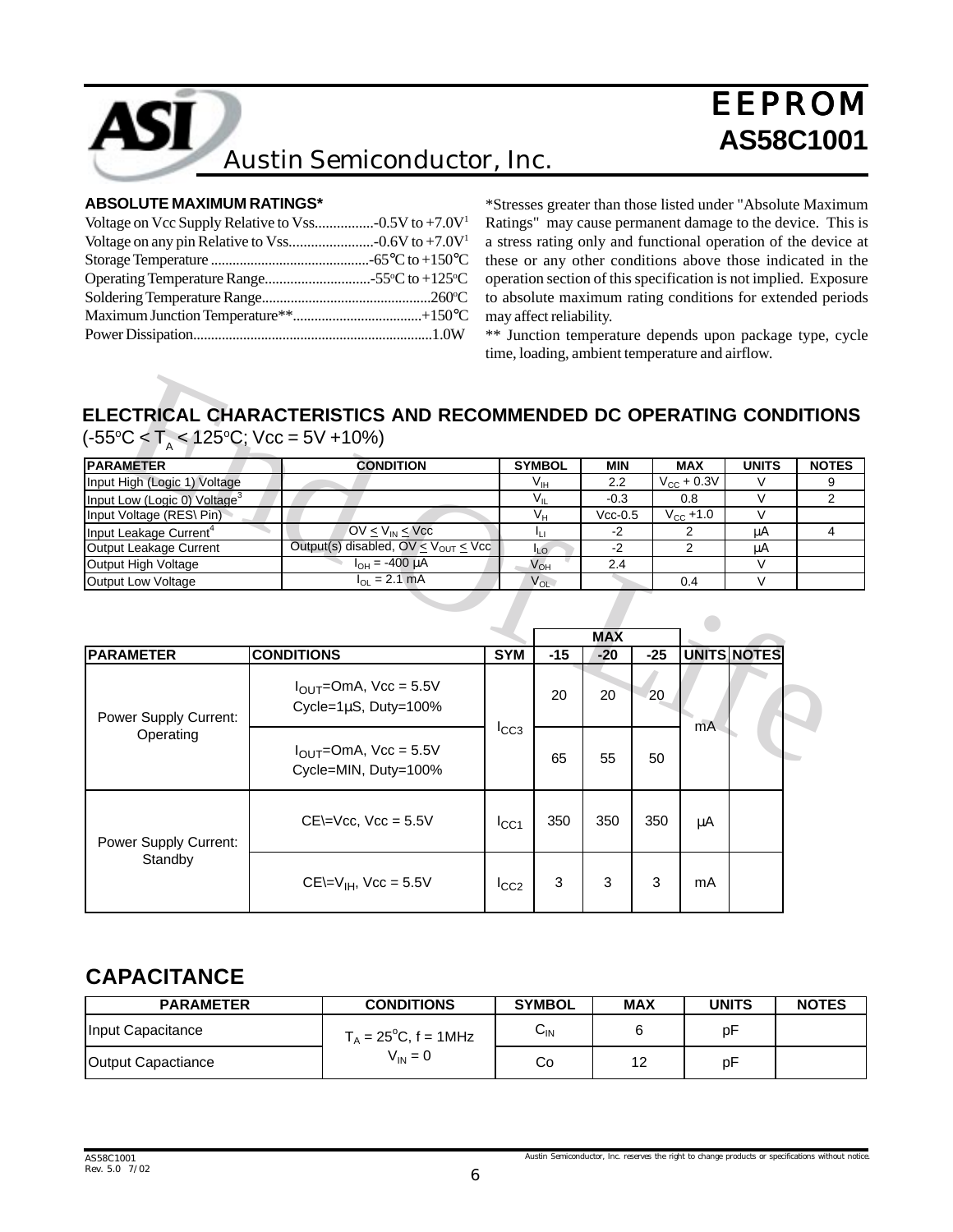

# **AC ELECTRICAL CHARACTERISTICS FOR READ OPERATION** (-55°C < T<sub>c</sub> < 125°C; Vcc = 5V +10%)

Test Conditions

• Input Pulse Levels: 0.0V to 3.0V

- Input rise and fall times:  $<$  20ns
- 
- Output Load: 1 TTL Gate +100pF (including scope and jig)
- Reference levels for measuring timing: 1.5V, 1.5V

| <b>ITEM DESCRIPTION</b>           | <b>TEST CONDITION</b>                           | $-15$<br><b>SYMBOL</b> |               |            |          |            | -25     |                      | <b>UNITS</b> |
|-----------------------------------|-------------------------------------------------|------------------------|---------------|------------|----------|------------|---------|----------------------|--------------|
|                                   |                                                 |                        | <b>MIN</b>    | MAX        | MIN      | <b>MAX</b> | MIN     | <b>MAX</b>           |              |
| Address Access Time               | CE\=OE\=V <sub>IL</sub> WE\=V <sub>IH</sub>     | $t_{\text{ACC}}$       | $- - -$       | 150        | $- - -$  | 200        | $- - -$ | 250                  | ns           |
| Chip Enable Access Time           | $OE=V_{\text{H}}$ WE = $V_{\text{H}}$           | $t_{CE}$               | $\frac{1}{2}$ | 150        | ---      | 200        | $- - -$ | 250                  | ns           |
| Output Enable Acess Time          | $CE=V_{\parallel} WE=V_{\parallel}$             | $t_{\text{OF}}$        | 10            | 75         | 10       | 75         | 10      | 75                   | ns           |
| Output Hold to Address Change     | CE\=OE\=V <sub>II</sub> WE\=V <sub>IH</sub>     | $t_{\text{OH}}$        | 0             | $- - -$    | $\Omega$ | ---        | 0       | $\sim$ $\sim$ $\sim$ | ns           |
|                                   | ICE\≐V, WE\=V <sub>IH</sub>                     | $t_{\text{DF}}$        | 0             | 50         | $\Omega$ | 50         | 0       | 50                   | ns           |
| Output Disable to High-Z.         | CE\=OE\=V <sub>IL</sub> WE\=V <sub>IH</sub>     | $t_{\text{DFR}}$       | 0             | 350        | $\Omega$ | 350        | 0       | 350                  | ns           |
| RES\ to Output Delay              | CE\=OE\=V <sub>II</sub> WE\=V <sub>IH</sub>     | $t_{\rm RR}$           | 0             | 450        | 0        | 450        | 0       | 450                  | ns           |
| <b>PROTECTION CYCLE OPERATION</b> | AC ELECTRICAL CHARACTERISTICS FOR SOFTWARE DATA |                        |               |            |          |            |         |                      |              |
| <b>PARAMETER</b>                  |                                                 | <b>SYMBOL</b>          |               | <b>MIN</b> |          | <b>MAX</b> |         | <b>UNITS</b>         |              |
| <b>Byte Load Cycle Time</b>       |                                                 | $t_{\text{BLC}}$       |               | 0.55       |          | 30         |         | $\mu$ S              |              |
| <b>Write Cycle Time</b>           |                                                 | t <sub>WC</sub>        |               | 10         |          |            |         | m <sub>S</sub>       |              |

# **AC ELECTRICAL CHARACTERISTICS FOR SOFTWARE DATA PROTECTION CYCLE OPERATION**

| <b>PARAMETER</b>        | <b>SYMBOL</b>                  | <b>MIN</b> | <b>MAX</b> | <b>UNITS</b> |
|-------------------------|--------------------------------|------------|------------|--------------|
| Byte Load Cycle Time    | $t_{\scriptstyle\textrm{BLC}}$ | 0.55       | 30         | ็น5          |
| <b>Write Cycle Time</b> | <b>TWC</b>                     | 10         | $---$      | mS           |

# **AC ELECTRICAL CHARACTERISTICS FOR DATA\ POLLING OPERATION**

| <b>PARAMETER</b>                  | <b>SYMBOL</b>            | <b>MIN</b> | <b>MAX</b> | <b>UNITS</b> |
|-----------------------------------|--------------------------|------------|------------|--------------|
| Output Enable Hold Time           | $\mathfrak{r}_{\sf OEH}$ |            | $---$      | ns           |
| Output Enable to Write Setup Time | $t$ OES                  |            | $---$      | ns           |
| <b>Write Start Time</b>           | <sup>t</sup> DW          | 150        | $---$      | ns           |
| Write Cycle Time                  | <b>LWC</b>               |            | 10         | ms           |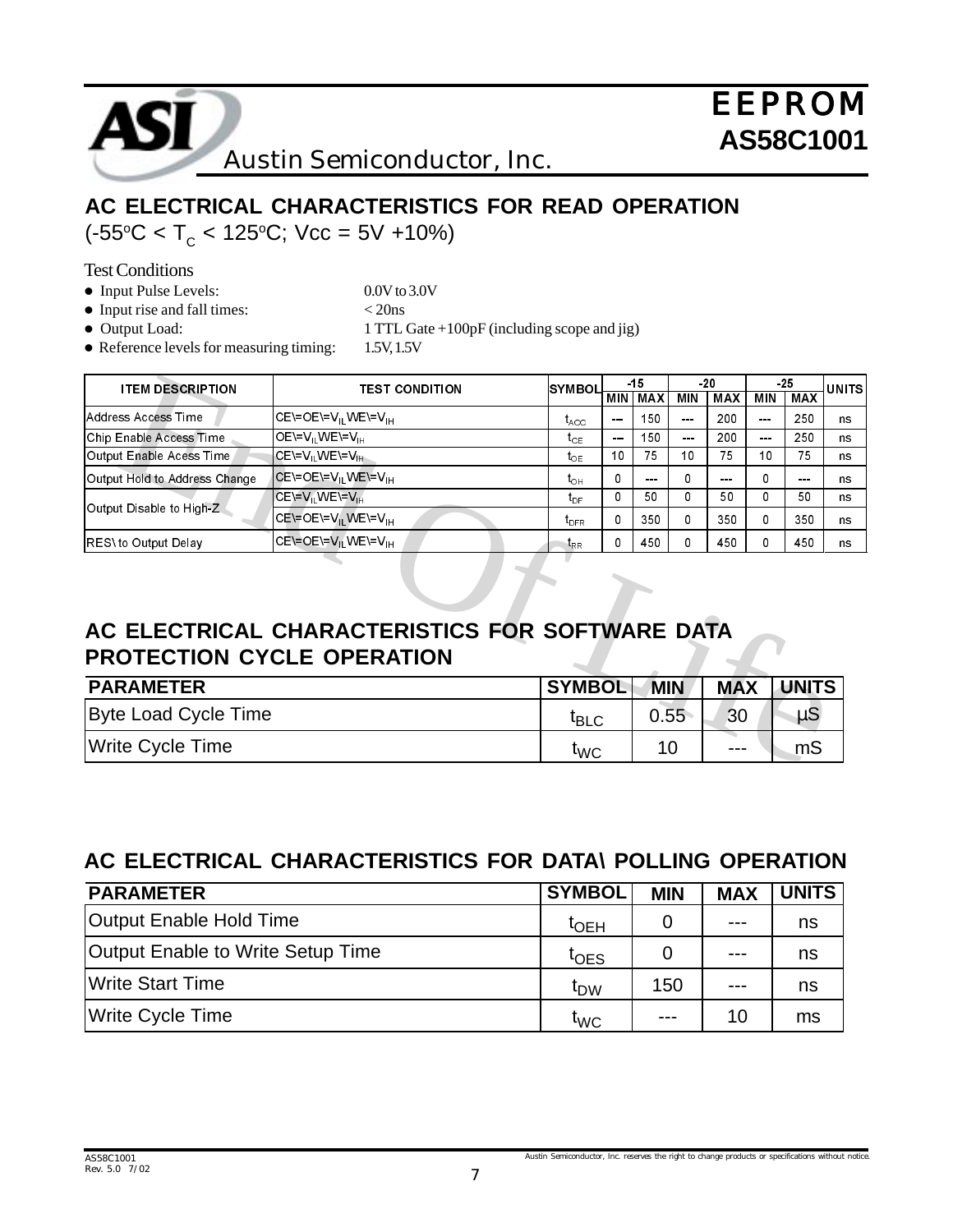

# **AC ELECTRICAL CHARACTERISTICS FOR PAGE ERASE AND PAGE WRITE OPERATIONS**

| <b>PARAMETER</b>                 | <b>SYMBOL</b>        | <b>MIN</b> | <b>MAX</b> | <b>UNITS</b> |
|----------------------------------|----------------------|------------|------------|--------------|
| <b>Address Setup Time</b>        | $t_{AS}$             | 0          |            | ns           |
| Write Enable to Write Setup Time | 8<br>$t_{WS}$        | 0          | ---        | ns           |
| Chip Enable to Write Setup Time  | 7<br>$t_{CS}$        | 0          | ---        | ns           |
| Write Pulse Width                | 7<br>$t_{WP}$        | 250        |            | ns           |
|                                  | 9<br>$t_{\text{CW}}$ | 250        |            | ns           |
| Address Hold Time                | $t_{AH}$             | 150        | ---        | ns           |
| Data Setup Time                  | $t_{DS}$             | 100        | ---        | ns           |
| Data Hold Time                   | $t_{\text{DH}}$      | 10         |            | ns           |
| Write Enable Hold Time           | 8<br>$t_{WH}$        | 0          |            | ns           |
| Chip Enable Hold Time            | $t_{CH}$             | 0          |            | ns           |
| Out Enable to Write Setup Time   | $t_{OES}$            | 0          |            | ns           |
| Output Enable Hold Time          | $t_{\sf OEH}$        | 0          | ---        | ns           |
| Data Latch Time                  | $t_{DL}$             | 200        | ---        | ns.          |
| Write Cycle Time                 | $t_{\text{WC}}$      | 10         |            | mš           |
| <b>Byte Load Window</b>          | $t_{BL}$             | 100        |            | $\mu$ s      |
| <b>Byte Load Cycle</b>           | $t_{\text{BLC}}$     | 0.55       | 30         | $\mu$ s      |
| Time to Device Busy              | $t_{DB}$             | 120        | ---        | ns           |
| RES\ to Write Setup Time         | $t_{\mathsf{RP}}$    | 100        |            | $\mu$ s      |
| Vcc to RES\ Setup Time           | 11<br>$t_{RES}$      | 1          |            | $\mu$ s      |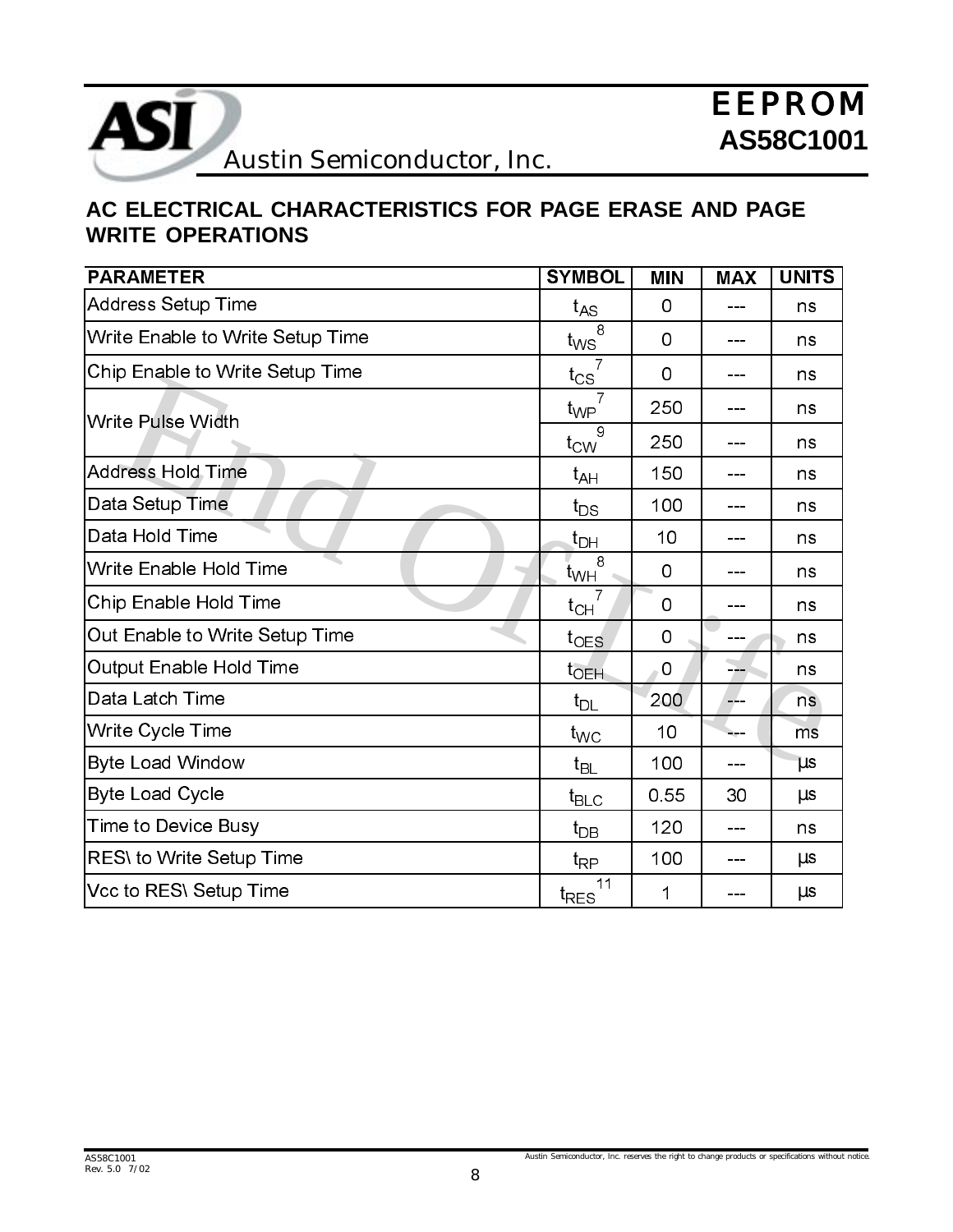

# **AC ELECTRICAL CHARACTERISTICS FOR BYTE ERASE AND BYTE WRITE OPERATIONS**

| <b>PARAMETER</b>                | <b>SYMBOL</b>          | <b>MIN</b>     | <b>MAX</b> | <b>UNITS</b> |
|---------------------------------|------------------------|----------------|------------|--------------|
| <b>Address Setup Time</b>       | $t_{AS}$               | $\mathbf 0$    |            | ns           |
| Chip Enable to Write Setup Time | $t_{CS}$               | $\Omega$       |            | ns           |
| <b>Write Pulse Width</b>        | 8<br>$t_{\text{CW}}$   | 250            |            | ns           |
|                                 | t <sub>WP</sub>        | 250            |            | ns           |
| <b>Address Hold Time</b>        | $t_{AH}$               | 150            |            | ns           |
| Data Setup Time                 | $t_{DS}$               | 100            |            | ns           |
| Data Hold Time                  | $t_{DH}$               | 10             |            | ns           |
| Chip Enable Hold Time           | $t_{CH}$               | $\overline{0}$ |            | ns           |
| Out Enable to Write Setup Time  | t <sub>OES</sub>       | $\mathbf 0$    |            | ns           |
| <b>Output Enable Hold Time</b>  | t <sub>OEH</sub>       | $\mathbf 0$    |            | ns           |
| Write Cycle Time                | t <sub>WC</sub>        | 10             |            | ms           |
| <b>Byte Load Window</b>         | $-t_{\mathsf{BL}}$     | 100            |            | $\mu$ s      |
| <b>Time to Device Busy</b>      | $t_{DB}$               | 120            | ---        | ns           |
| <b>RES\</b> to Write Setup Time | $t_{\mathsf{RP}}$      | 100            |            | $\mu$ s      |
| Vcc to RES\ Setup Time          | 10<br><sup>t</sup> RES | 1              |            | μs           |

#### **AC TEST CONDITIONS**



#### Figure 1 **OUTPUT LOAD EQUIVALENT**

#### **NOTES:**

- 1. Relative to Vss
- 2.  $V_{IN}$  min = -3.0V for pulse widths <50ns
- 3.  $V_{II}$  min = -1.0V for pulse widths <50ns
- 4.  $I_{II}$  on RES\ = 100ua MAX
- 5.  $t_{OF}$  is defined as the time at which E the output becomes and open circuit and data is no longer driven.
- 6. Use this device in longer cycle than this value
- 7. WE\ controlled operation
- 8. CE\ controlled operation
- 9. RES\ pin  $V_H$  is  $V_H$
- 10. Reference only, not tested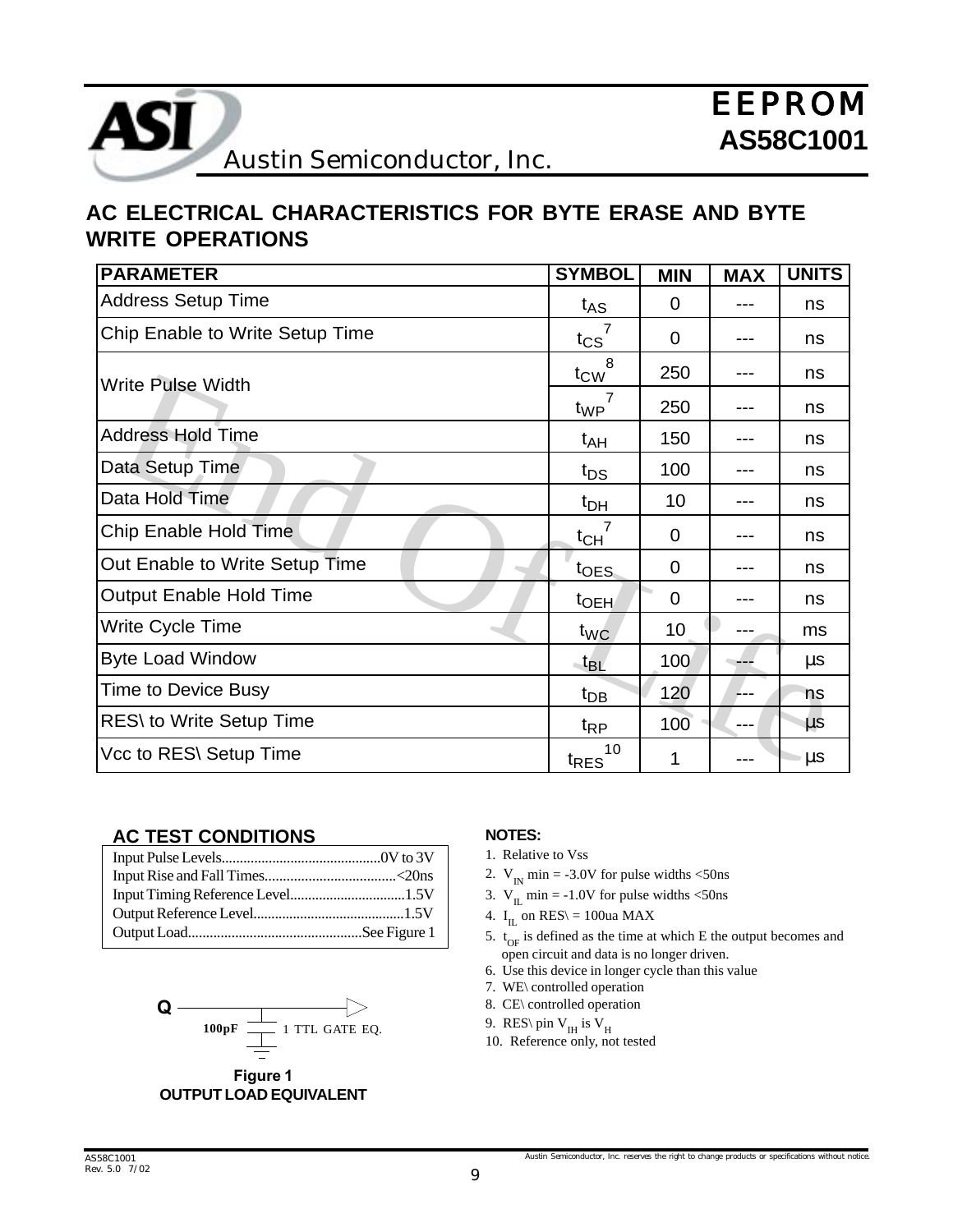

# **SOFTWARE DATA PROTECTION TIMING WAVEFORM** (protection mode)



### **SOFTWARE DATA PROTECTION TIMING WAVEFORM** (non-protection mode)

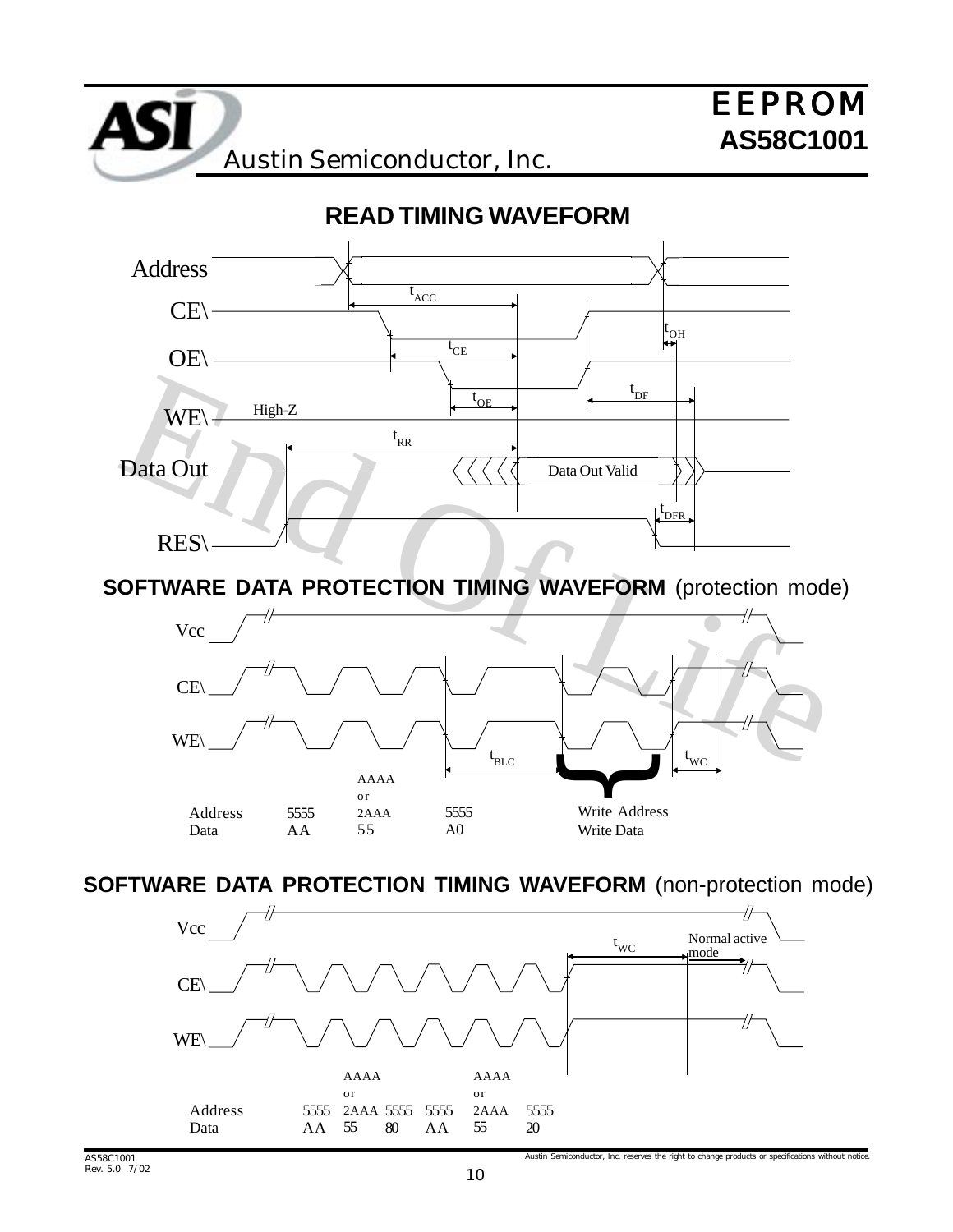

# **DATA\ POLLING TIMING WAVEFORM**

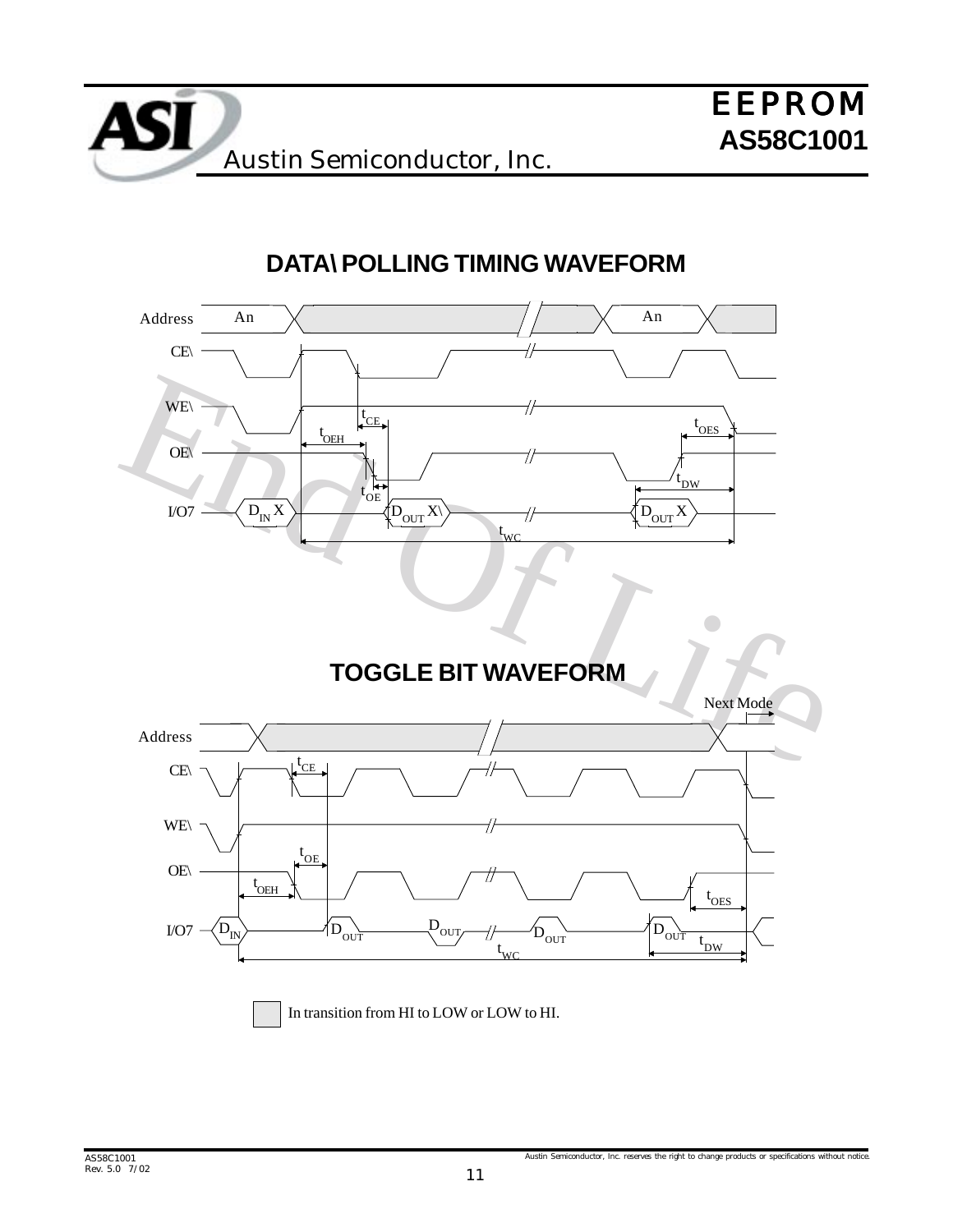

# **PAGE WRITE TIMING WAVEFORM** (WE\ CONTROLLED)

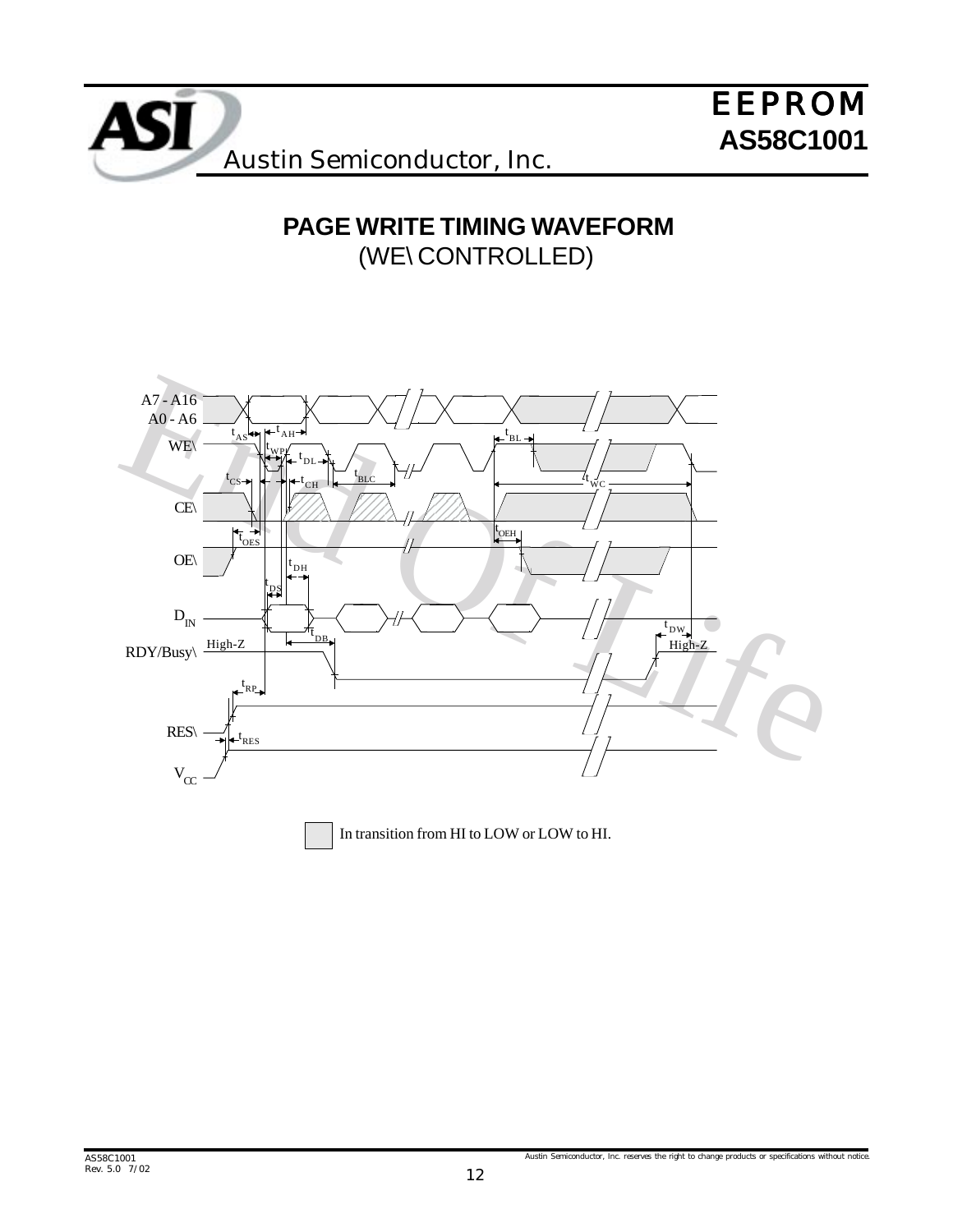

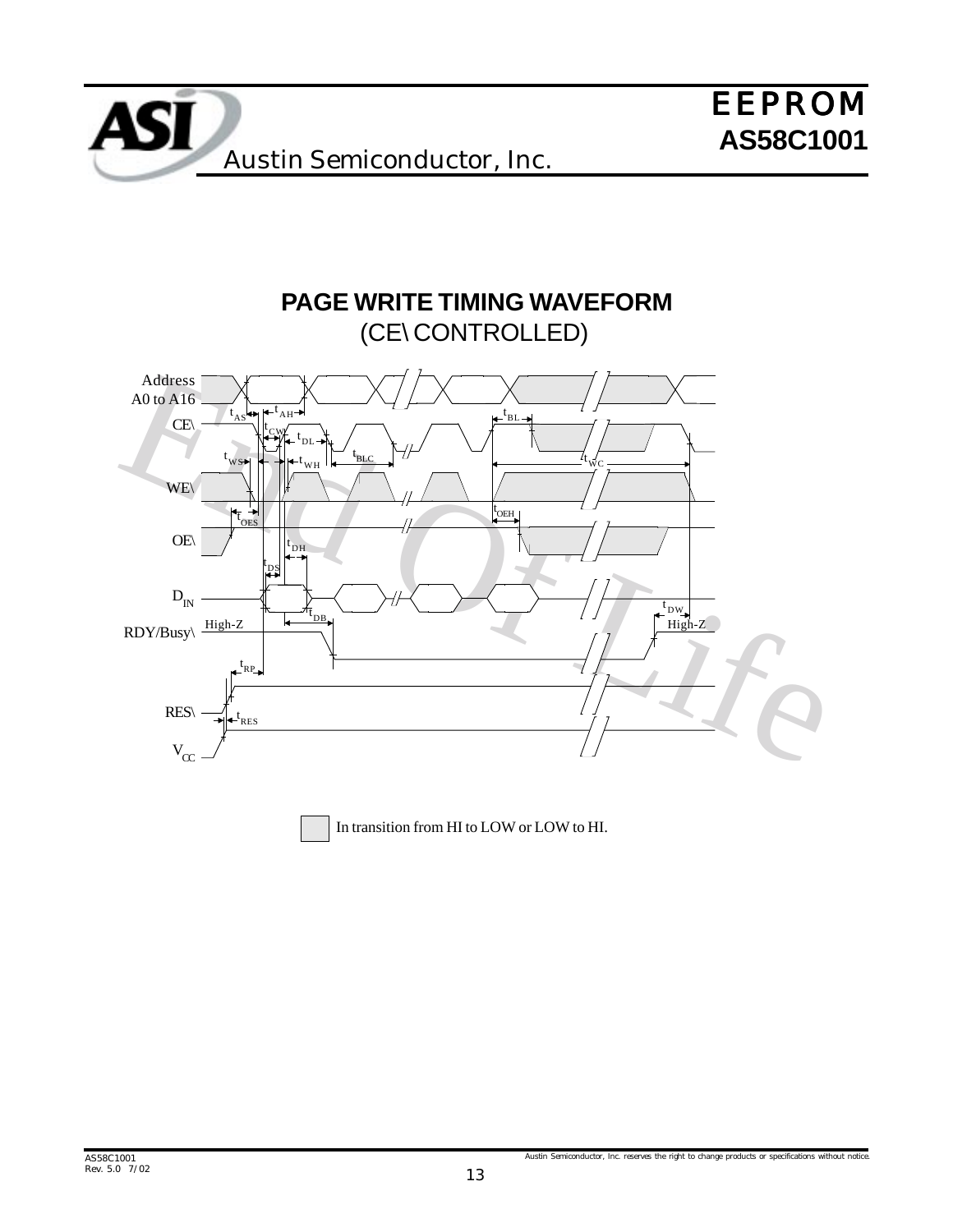

# **BYTE WRITE TIMING WAVEFORM** (WE\ CONTROLLED)

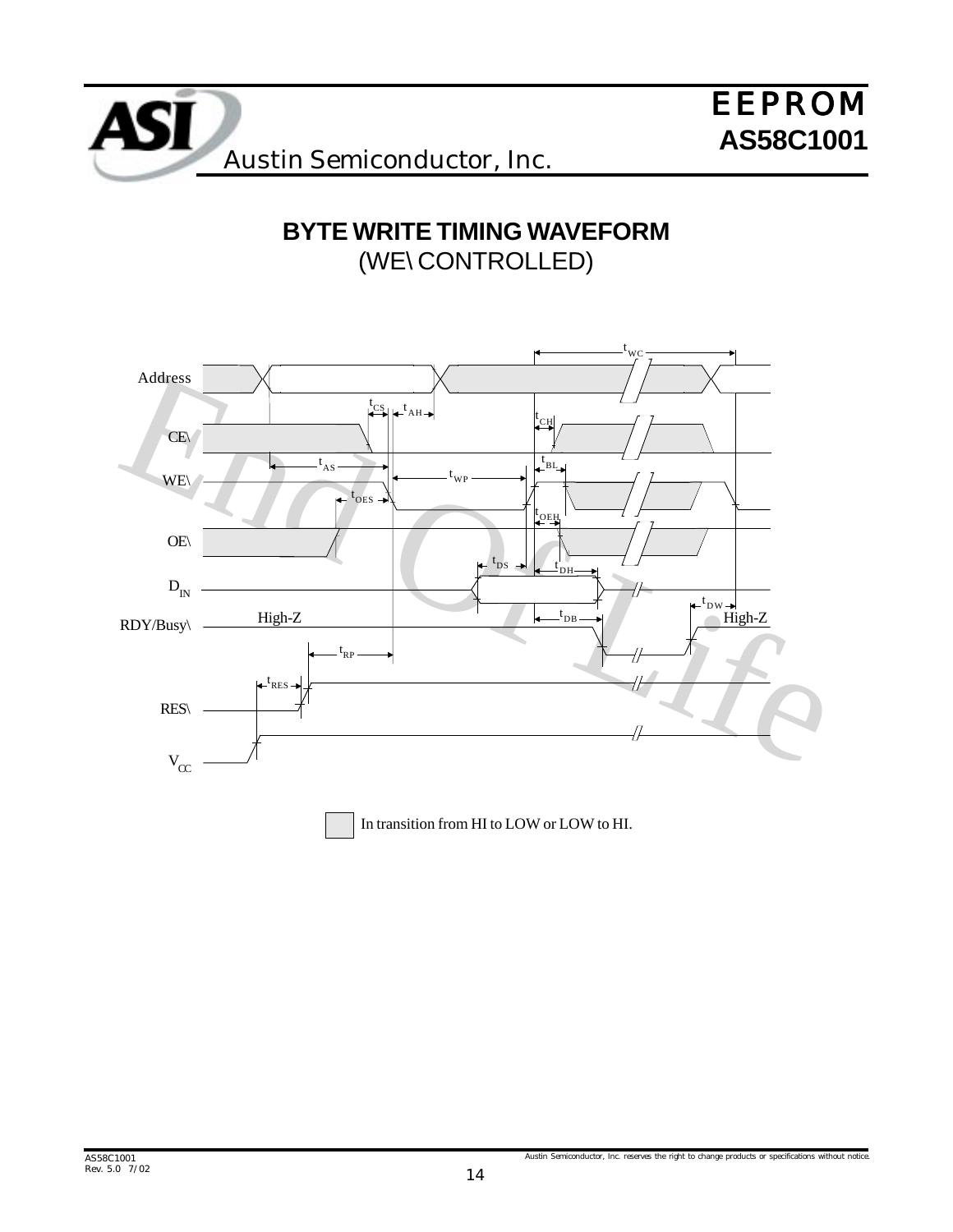

**BYTE WRITE TIMING WAVEFORM** (CE\ CONTROLLED)



In transition from HI to LOW or LOW to HI.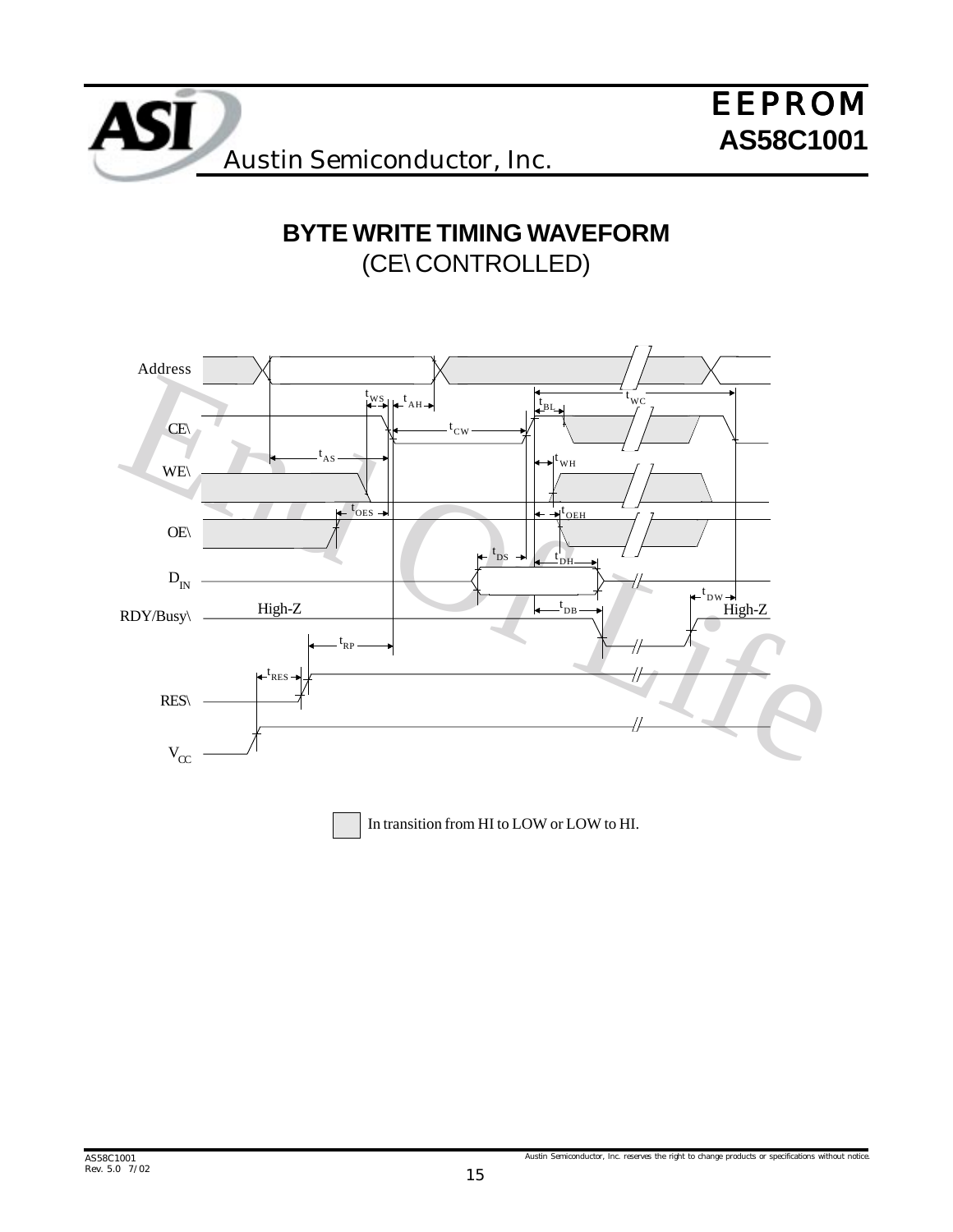

**MECHANICAL DEFINITIONS\***

**ASI Case #208 (Package Designator ECA) SMD 5962-38267, Case Outline U**





|    |  |  |  | $D3$ — |  |   |
|----|--|--|--|--------|--|---|
| A1 |  |  |  |        |  | А |
|    |  |  |  |        |  |   |

| <b>SMD SPECIFICATIONS</b> |            |  |  |
|---------------------------|------------|--|--|
| <b>MIN</b>                | <b>MAX</b> |  |  |
| 0.060                     | 0.120      |  |  |
| 0.050                     | 0.088      |  |  |
| 0.022                     | 0.028      |  |  |
|                           | 0.072 REF  |  |  |
| 0.442                     | 0.458      |  |  |
| 0.300 BSC                 |            |  |  |
|                           | 0.150 BSC  |  |  |
|                           | 0.458      |  |  |
| 0.540                     | 0.560      |  |  |
|                           | 0.400 BSC  |  |  |
|                           | 0.200 BSC  |  |  |
|                           | 0.558      |  |  |
| 0.050 BSC                 |            |  |  |
| 0.040 REF                 |            |  |  |
| 0.045                     | 0.055      |  |  |
| 0.075                     | 0.095      |  |  |
|                           |            |  |  |

*\*All measurements are in inches.*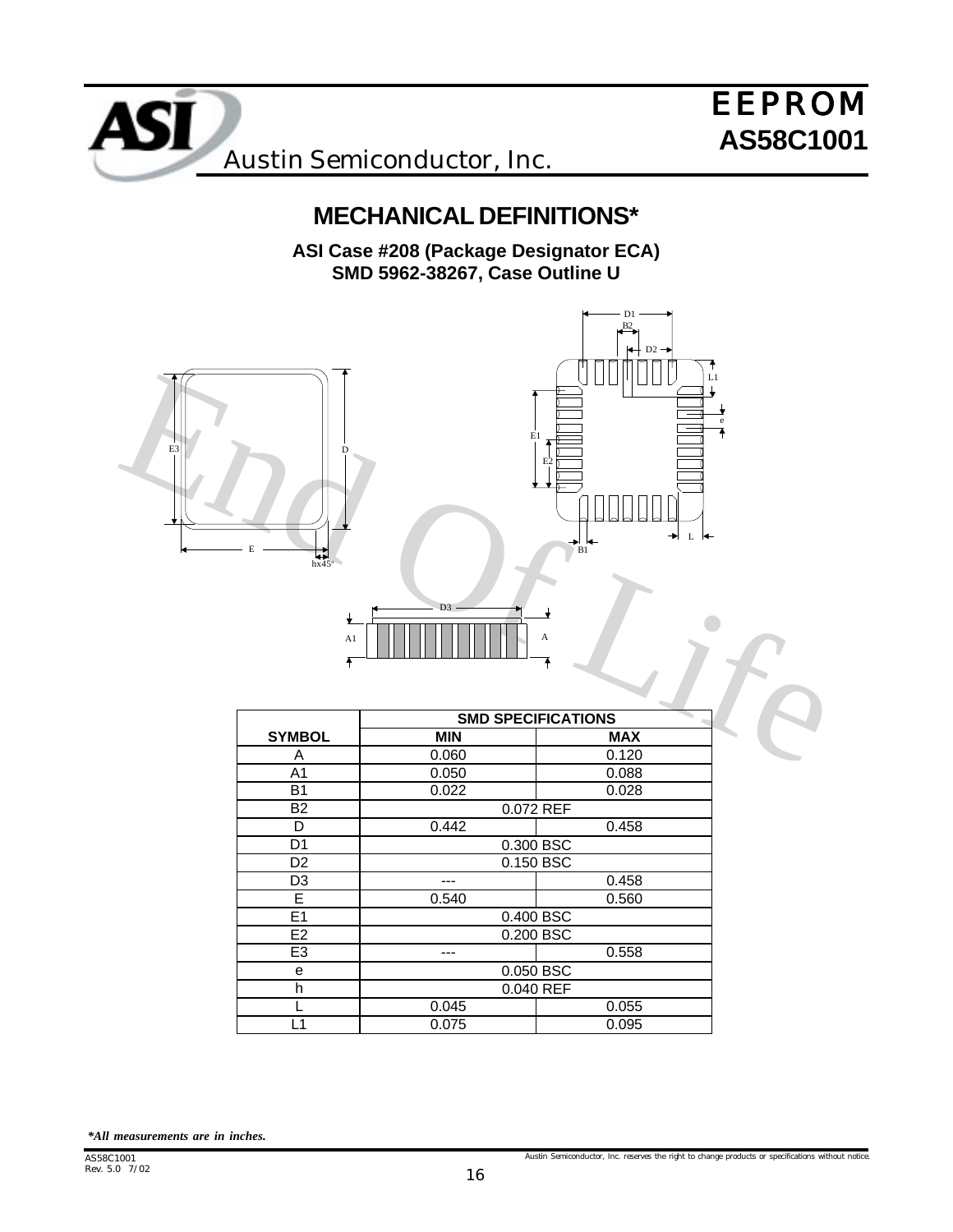

# **MECHANICAL DEFINITIONS\***

**ASI Case #305 (Package Designator SF) SMD 5962-38267, Case Outline N**



|                | <b>SMD SPECIFICATIONS</b> |            |  |  |
|----------------|---------------------------|------------|--|--|
| <b>SYMBOL</b>  | <b>MIN</b>                | <b>MAX</b> |  |  |
| A              | 0.125                     | 0.150      |  |  |
| A1             | 0.090                     | 0.110      |  |  |
| b              | 0.015                     | 0.019      |  |  |
| С              | 0.003                     | 0.007      |  |  |
| D              | 0.810                     | 0.830      |  |  |
| D1             | 0.775                     | 0.785      |  |  |
| D <sub>2</sub> | 0.745                     | 0.755      |  |  |
| E.             | 0.425                     | 0.445      |  |  |
| E1             | 0.290                     | 0.310      |  |  |
| е              | 0.045                     | 0.055      |  |  |
| Η              | 1.000                     | 1.100      |  |  |
|                | 0.290                     | 0.310      |  |  |
| Q              | 0.026                     | 0.037      |  |  |
|                |                           |            |  |  |

*\*All measurements are in inches.*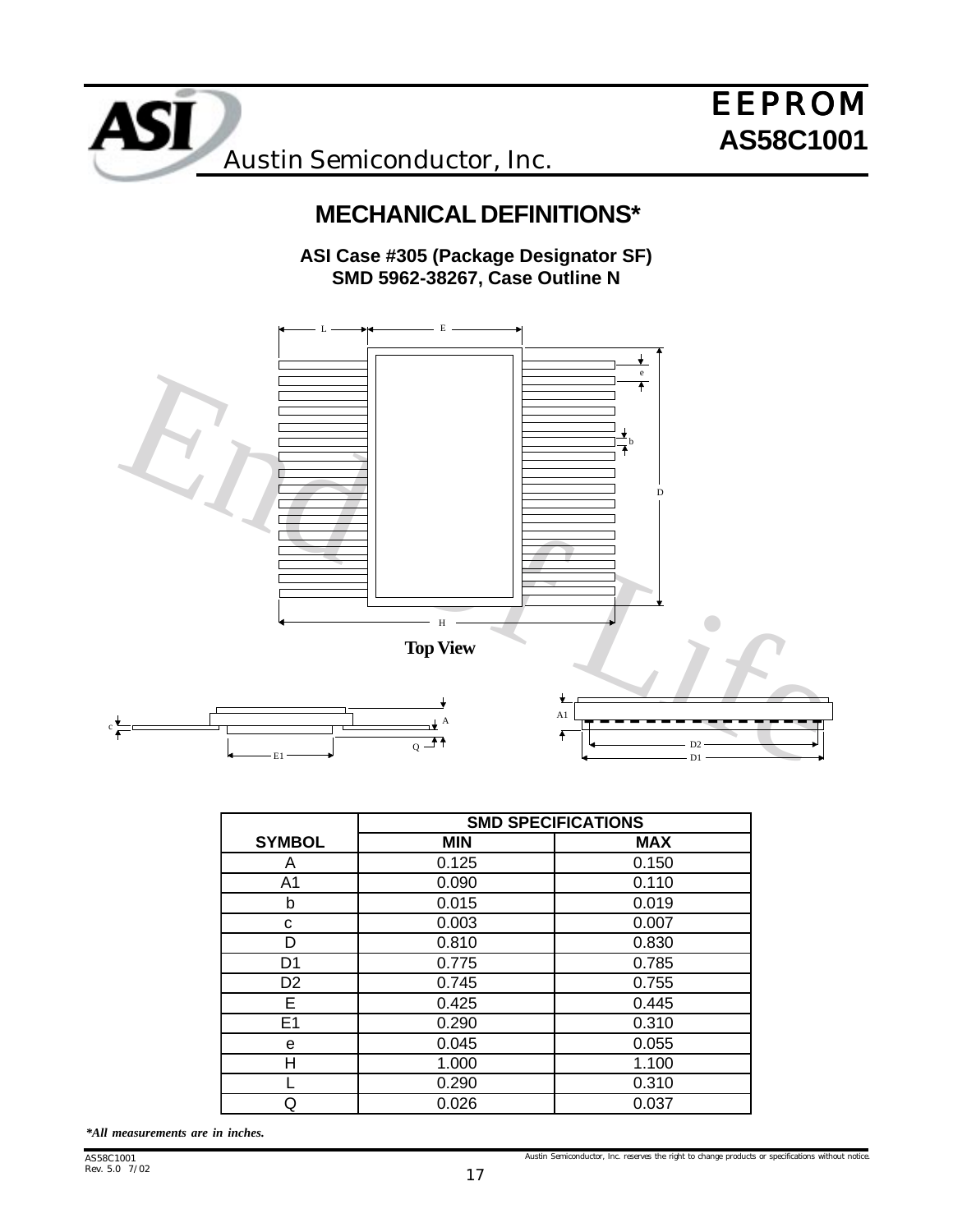

# **MECHANICAL DEFINITIONS\***

**ASI Case #306 (Package Designator F) SMD 5962-38267, Case Outline M**



|                | <b>SMD SPECIFICATIONS</b> |            |  |  |
|----------------|---------------------------|------------|--|--|
| <b>SYMBOL</b>  | <b>MIN</b>                | <b>MAX</b> |  |  |
| A              | 0.097                     | 0.123      |  |  |
| A <sub>1</sub> | 0.090                     | 0.110      |  |  |
| b              | 0.015                     | 0.019      |  |  |
| с              | 0.003                     | 0.007      |  |  |
| D              | 0.810                     | 0.830      |  |  |
| D <sub>2</sub> | 0.745                     | 0.755      |  |  |
| Е              | 0.425                     | 0.445      |  |  |
| E <sub>1</sub> | 0.330                     | 0.356      |  |  |
| е              | 0.045                     | 0.055      |  |  |
| н              | 1.000                     | 1.100      |  |  |
|                | 0.290                     | 0.310      |  |  |
| Q              | 0.026                     | 0.037      |  |  |
|                |                           |            |  |  |

NOTE: *All drawings are per the SMD. ASI's package dimensional limits may differ, but they will be within the SMD limits.*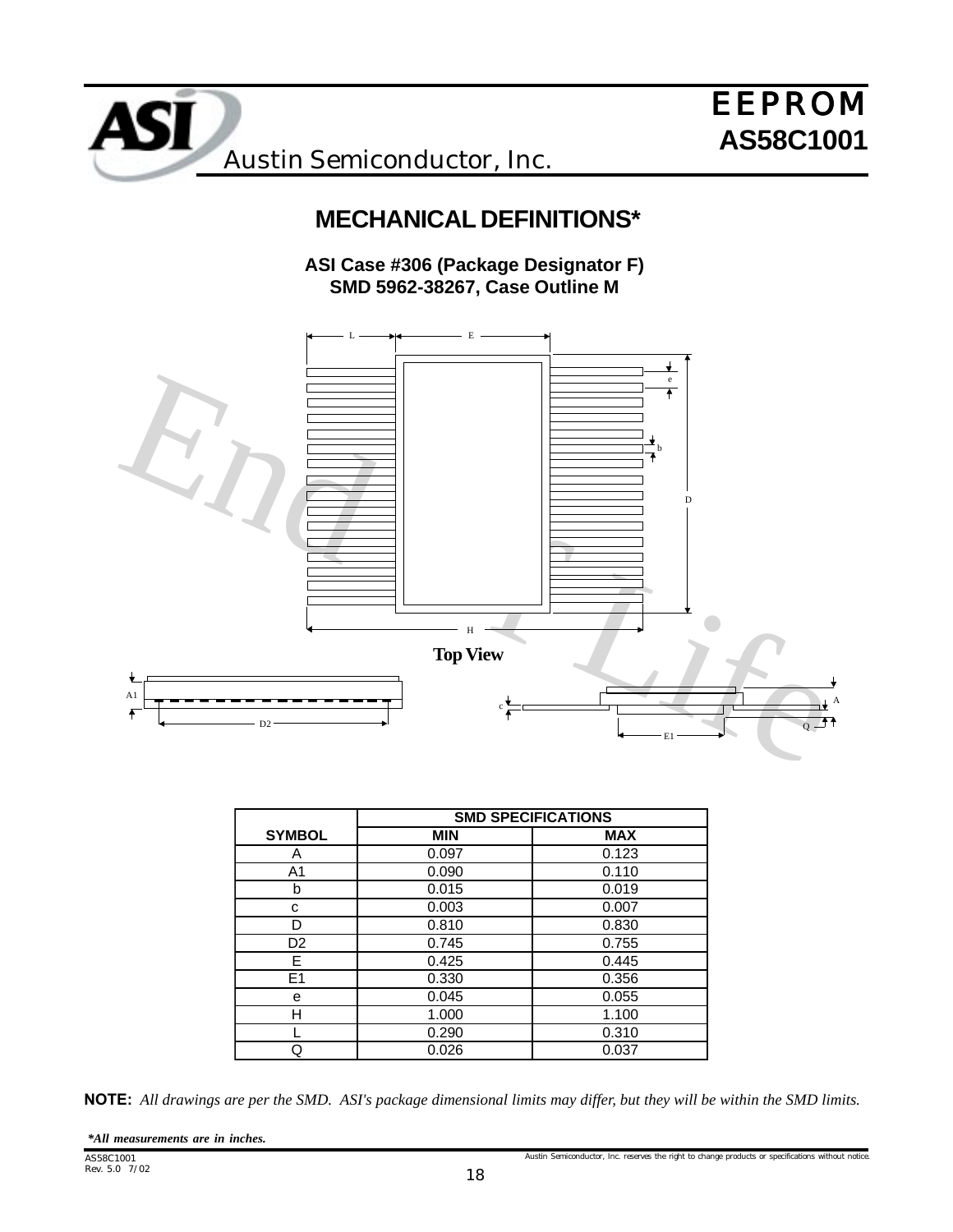

# **MECHANICAL DEFINITIONS\***

**ASI Case #508 (Package Designator DCJ)**



|                | <b>ASI PACKAGE SPECIFICATIONS</b> |            |  |  |
|----------------|-----------------------------------|------------|--|--|
| <b>SYMBOL</b>  | <b>MIN</b>                        | <b>MAX</b> |  |  |
| Α              | 0.132                             | 0.142      |  |  |
| A1             | 0.076                             | 0.086      |  |  |
| A2             | 0.018                             | 0.028      |  |  |
| в              | 0.018                             | 0.032      |  |  |
| b              | 0.015                             | 0.019      |  |  |
|                | 0.816                             | 0.834      |  |  |
| D1             | 0.745                             | 0.755      |  |  |
| Е              | 0.430                             | 0.440      |  |  |
| E <sub>1</sub> | 0.465                             | 0.485      |  |  |
| E2             | 0.415                             | 0.425      |  |  |
| е              | 0.045                             | 0.055      |  |  |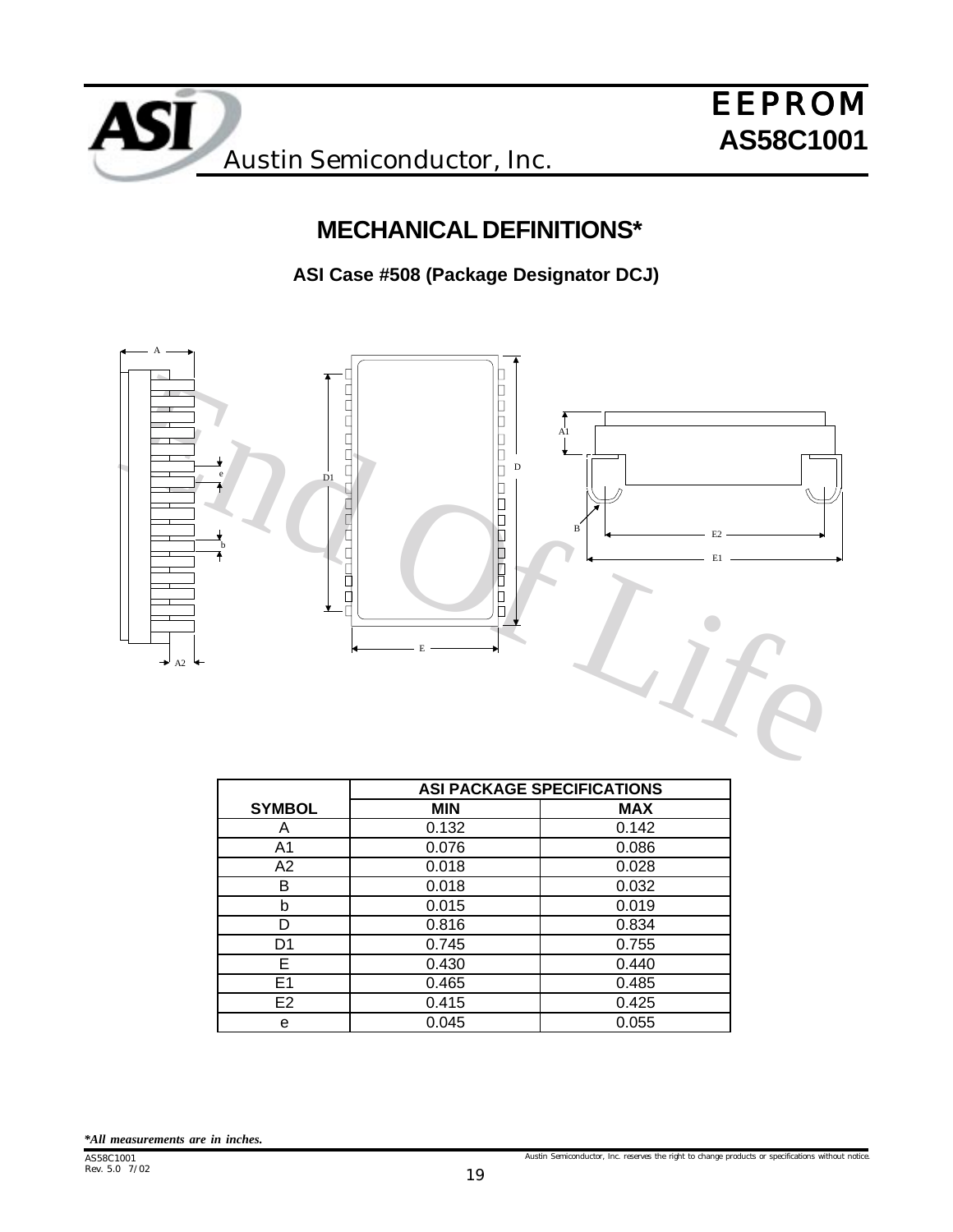

# **MECHANICAL DEFINITIONS\***

**ASI Case (Package Designator DG)**



*\*All measurements are in millimeters.*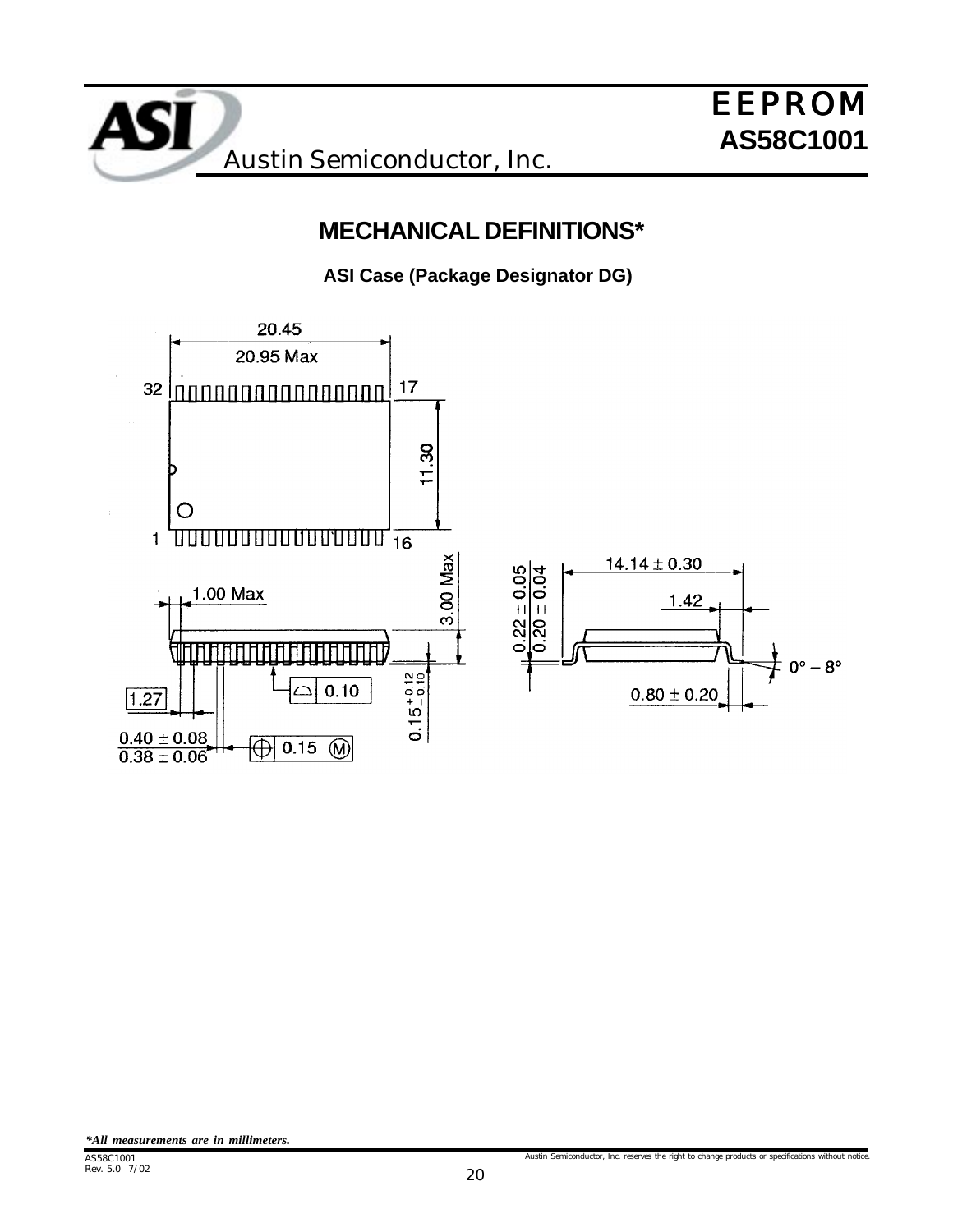

# **ORDERING INFORMATION**

**EXAMPLE:** AS58C1001ECA-20/XT

| <b>Device Number</b> | Package<br>Type | <b>Speed</b><br>ns | <b>Process</b> | <b>Device Number</b> | Package<br><b>Type</b> | <b>Speed</b><br>ns | Proce           |
|----------------------|-----------------|--------------------|----------------|----------------------|------------------------|--------------------|-----------------|
| AS58C1001            | ECA             | -15                | /*             | AS58C1001            |                        | -15                | $\overline{1*}$ |
| AS58C1001            | <b>ECA</b>      | $-20$              | /*             | AS58C1001            |                        | -20                | $\overline{1*}$ |
| AS58C1001            | <b>ECA</b>      | $-25$              | /*             | AS58C1001            |                        | -25                | $\overline{1*}$ |

**EXAMPLE:** AS58C1001F-25/883C

| Process        | <b>Device Number</b> | Package<br><b>Type</b> | <b>Speed</b><br>ns | <b>Process</b> |
|----------------|----------------------|------------------------|--------------------|----------------|
| 1*             | AS58C1001            |                        | $-15$              | 1*             |
| $\overline{1}$ | AS58C1001            |                        | $-20$              |                |
| $\overline{1}$ | AS58C1001            |                        | $-25$              | /*             |

**EXAMPLE:** AS58C1001SF-15/IT

| Device Number | Package<br>'ype | <b>Speed</b><br>ns | <b>Process</b>  | <b>Device Number</b> | Package<br>Tvpe | <b>Speed</b><br>ns | <b>Proce</b>    |
|---------------|-----------------|--------------------|-----------------|----------------------|-----------------|--------------------|-----------------|
| AS58C1001     | SF              | $-15$              |                 | AS58C1001            | DCJ             | -15                | $\overline{1*}$ |
| AS58C1001     | SF              | $-20$              |                 | AS58C1001            | DCJ             | -20                | $\overline{1*}$ |
| AS58C1001     | SF              | $-25$              | $\overline{1*}$ | AS58C1001            | DCJ             | -25                | $\overline{1*}$ |

**EXAMPLE:** AS58C1001DG-15/XT \*\*

| <b>Device Number</b> | Package<br>Type | <b>Speed</b><br>ns | <b>Process</b> |
|----------------------|-----------------|--------------------|----------------|
| AS58C1001            | DG              | $-15$              |                |
| AS58C1001            | DG              | $-20$              | /*             |
| AS58C1001            | DG              | -25                | /*             |

#### **EXAMPLE:** AS58C1001DCJ-20/IT

| <b>Process</b> | <b>Device Number</b> | Package<br><b>Type</b> | <b>Speed</b><br>ns | <b>Process</b> |
|----------------|----------------------|------------------------|--------------------|----------------|
|                | AS58C1001            | DCJ                    | $-15$              | /*             |
| $\overline{1}$ | AS58C1001            | <b>DCJ</b>             | $-20$              | /*             |
| $1+$           | AS58C1001            | DCJ                    | $-25$              | /*             |



#### **\*AVAILABLE PROCESSES**

| $IT = Industrial Temperature Range$ | -40 $\rm{^{\circ}C}$ to +85 $\rm{^{\circ}C}$  |
|-------------------------------------|-----------------------------------------------|
| $XT = Extended Temperature Range$   | -55 °C to +125 °C                             |
| $883C =$ Full Military Processing   | -55 $\rm{^{\circ}C}$ to +125 $\rm{^{\circ}C}$ |

**\*\*NOTE:** DG package available as XT and IT only.